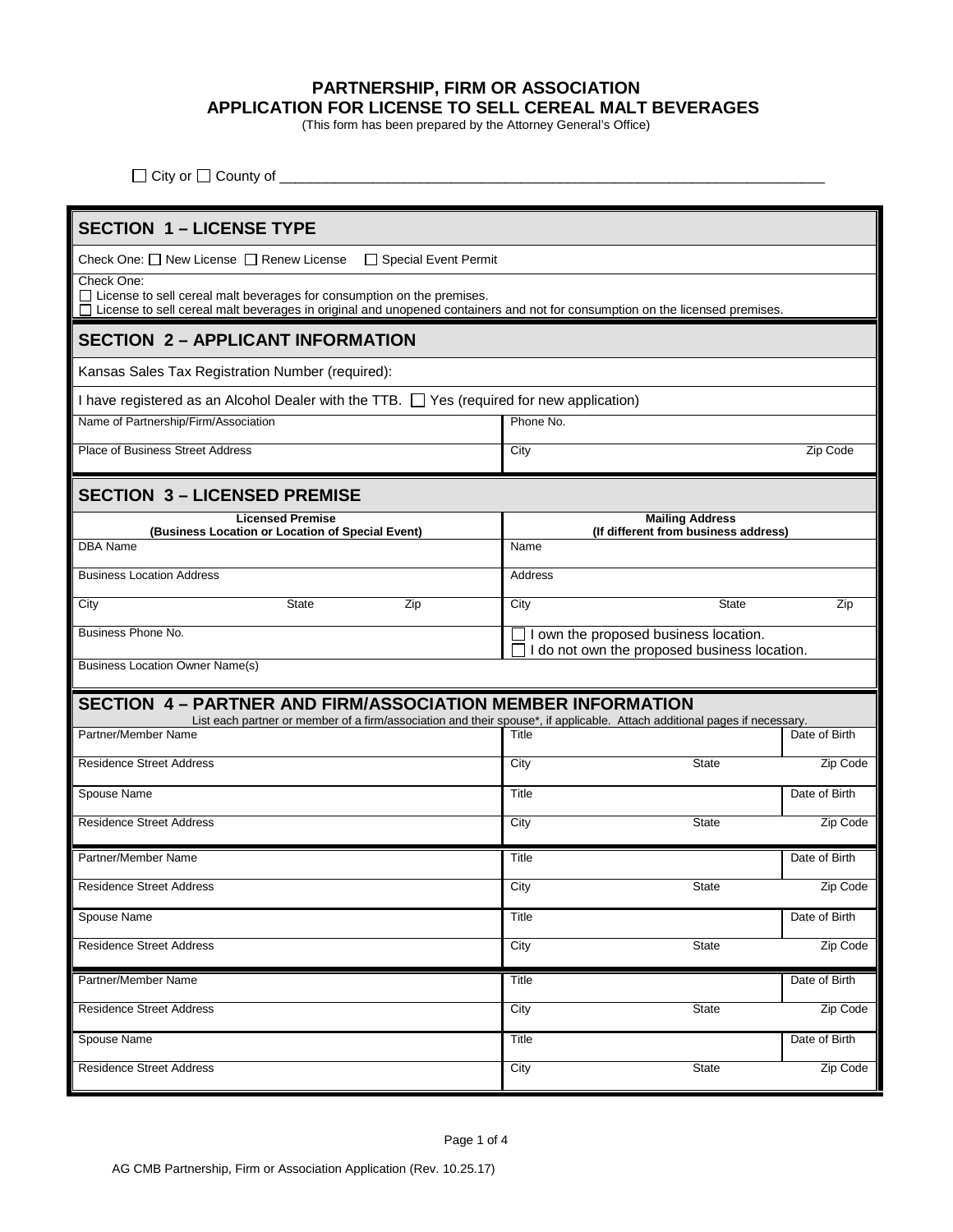| <b>SECTION 4 - PARTNER AND FIRM/ASSOCIATION MEMBER INFORMATION (CONTINUED)</b> |              |                |               |
|--------------------------------------------------------------------------------|--------------|----------------|---------------|
| Partner/Member Name                                                            | Title        |                | Date of Birth |
| <b>Residence Street Address</b>                                                | City         | <b>State</b>   | Zip Code      |
| Spouse Name                                                                    | Title        |                | Date of Birth |
| <b>Residence Street Address</b>                                                | City         | <b>State</b>   | Zip Code      |
| Partner/Member Name                                                            | Title        |                | Date of Birth |
| <b>Residence Street Address</b>                                                | City         | <b>State</b>   | Zip Code      |
| Spouse Name                                                                    | Title        |                | Date of Birth |
| <b>Residence Street Address</b>                                                | City         | <b>State</b>   | Zip Code      |
| Partner/Member Name                                                            | <b>Title</b> |                | Date of Birth |
| <b>Residence Street Address</b>                                                | City         | <b>State</b>   | Zip Code      |
| Spouse Name                                                                    | Title        |                | Date of Birth |
| <b>Residence Street Address</b>                                                | City         | <b>State</b>   | Zip Code      |
| Partner/Member Name                                                            | Title        |                | Date of Birth |
| <b>Residence Street Address</b>                                                | City         | <b>State</b>   | Zip Code      |
| Spouse Name                                                                    | Title        |                | Date of Birth |
| <b>Residence Street Address</b>                                                | City         | <b>State</b>   | Zip Code      |
| Partner/Member Name                                                            | <b>Title</b> |                | Date of Birth |
| <b>Residence Street Address</b>                                                | City         | <b>State</b>   | Zip Code      |
| Spouse Name                                                                    | <b>Title</b> |                | Date of Birth |
| <b>Residence Street Address</b>                                                | City         | <b>State</b>   | Zip Code      |
| Partner/Member Name                                                            | <b>Title</b> |                | Date of Birth |
| <b>Residence Street Address</b>                                                | City         | <b>State</b>   | Zip Code      |
| Spouse Name                                                                    | <b>Title</b> |                | Date of Birth |
| <b>Residence Street Address</b>                                                | City         | <b>State</b>   | Zip Code      |
| <b>SECTION 5 - MANAGER OR AGENT INFORMATION</b>                                |              |                |               |
| My place of business or special event will be conducted by a manager or agent. |              | Yes<br>$\perp$ | $\Box$ No     |
| If yes, provide the following:                                                 |              |                |               |
| Manager or Agent Name                                                          | Phone No.    |                | Date of Birth |
| <b>Residence Street Address</b>                                                | City         | State          | Zip Code      |
| Manager or Agent Spousal* Information                                          |              |                |               |
| Manager or Agent Spouse Name                                                   | Phone No.    |                | Date of Birth |
| <b>Residence Street Address</b>                                                | City         | <b>State</b>   | Zip Code      |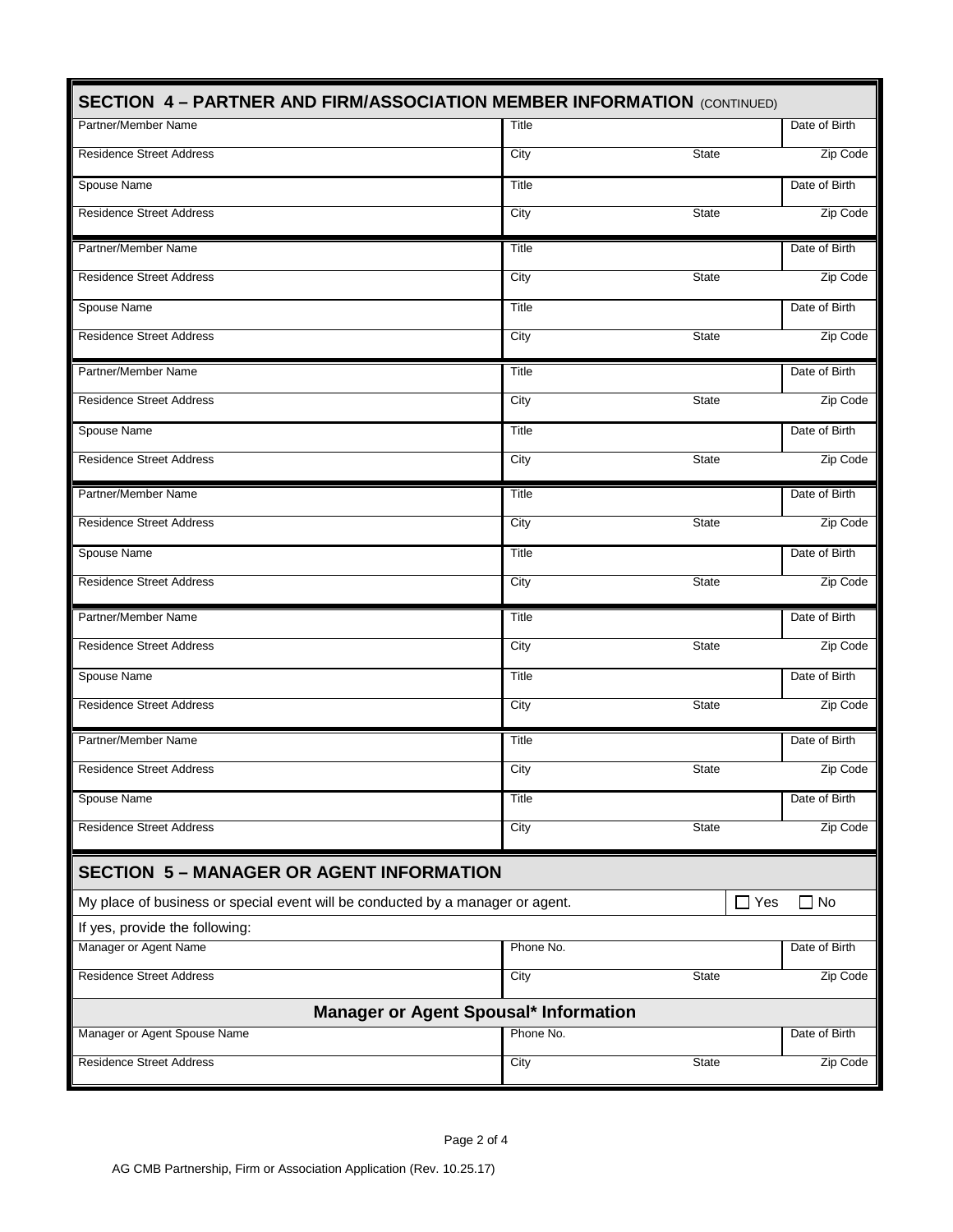| <b>SECTION 6 - QUALIFICATION FOR LICENSURE</b><br>Applies to each partner or member of a firm or association AND their spouses*.                                                                                                                                                                                                                                                                                                                                                |      |                        |
|---------------------------------------------------------------------------------------------------------------------------------------------------------------------------------------------------------------------------------------------------------------------------------------------------------------------------------------------------------------------------------------------------------------------------------------------------------------------------------|------|------------------------|
| Are all persons identified in Sections 4 & 5 are Citizens of the United States*.                                                                                                                                                                                                                                                                                                                                                                                                |      | ∏ Yes<br>T No          |
| Have all persons identified in Sections 4 & 5 have been a resident of Kansas for at least one year prior<br>to application*.                                                                                                                                                                                                                                                                                                                                                    |      | ∏ Yes<br>□ No          |
| Have all persons identified in Sections 4 & 5 been residents of this county for at least six months*?                                                                                                                                                                                                                                                                                                                                                                           |      | $\Box$<br>□ No<br>Yes  |
| All persons identified in Sections 4 & 5 are at least 21 years old*?                                                                                                                                                                                                                                                                                                                                                                                                            |      | ∏ Yes<br>□ No          |
| Within 2 years immediately preceding the date of this application, have any of the persons identified in<br>Sections 4 & 5 been convicted of, released from incarceration for or released from probation or parole<br>for any of the following crimes*:<br>(1) Any felony; (2) a crime involving moral turpitude; (3) drunkenness: (4) driving a motor vehicle while<br>under the influence of alcohol (DUI); or (5) violation of any state or federal intoxicating liquor law? |      | l IYes<br><b>No</b>    |
| Does the partnership, firm or association have a manager, officer or director who was an officer,<br>manager, director or stockholder owning in the aggregate more than 25% of the stock of a corporation<br>that had a CMB license revoked or was convicted of a violation of the Club and Drinking Establishment<br>Act or the CMB laws?                                                                                                                                      |      | $\Box$ Yes<br>l No     |
| Has the spouse of any partner or member ever been convicted of any of the crimes identified in Section<br>6 during the time the partner or member held a CMB license?                                                                                                                                                                                                                                                                                                           |      | $\Box$ Yes<br>No       |
| <b>SECTION 7 - DURATION OF SPECIAL EVENT</b>                                                                                                                                                                                                                                                                                                                                                                                                                                    |      |                        |
| <b>Start Date</b>                                                                                                                                                                                                                                                                                                                                                                                                                                                               | Time | <b>PM</b><br>$\Box$ am |
| <b>End Date</b>                                                                                                                                                                                                                                                                                                                                                                                                                                                                 | Time | I I PM<br>I I AM       |

Proceed to Section 8 on the next page.